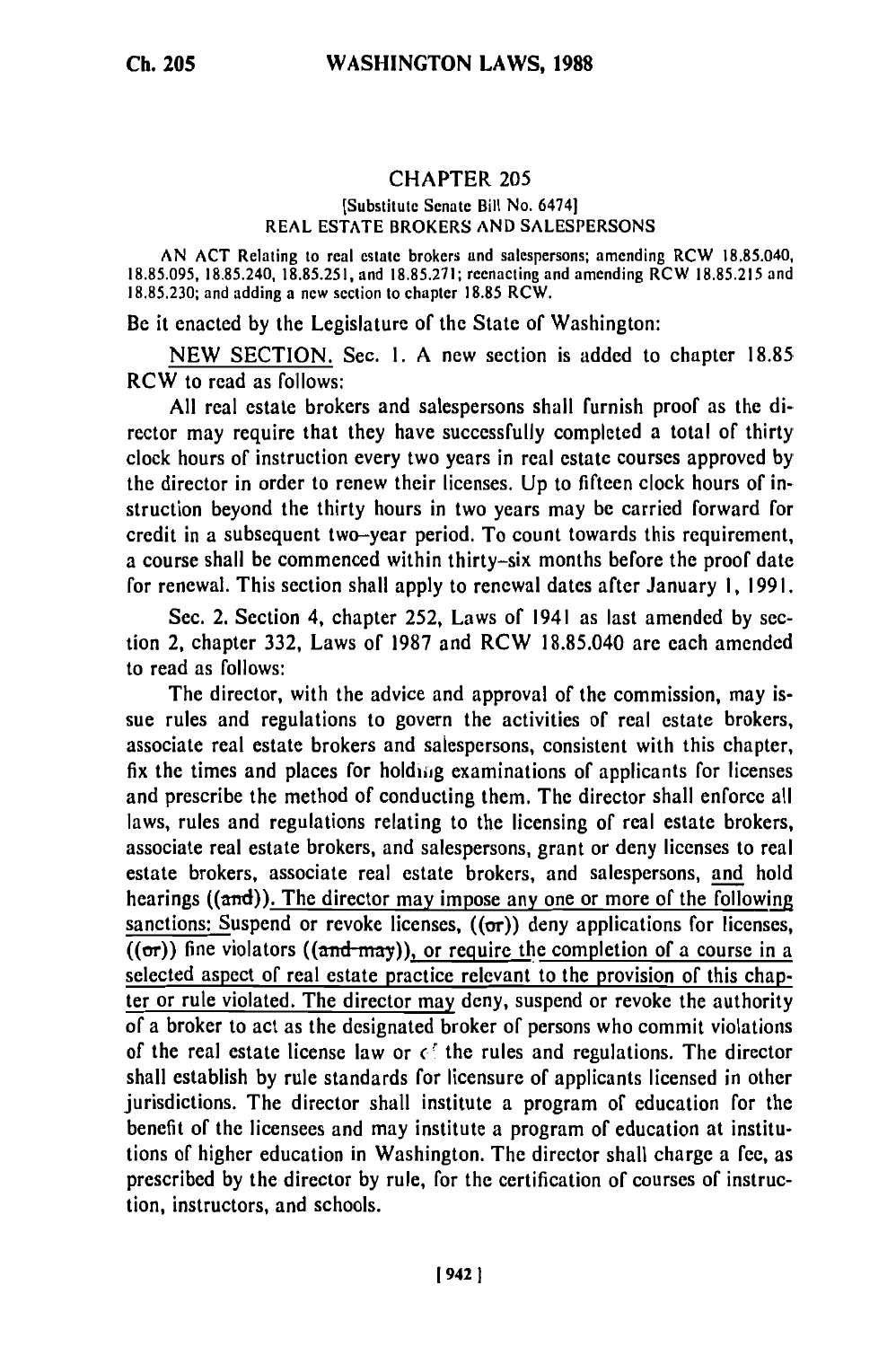Sec. 3. Section **7,** chapter 139, Laws of 1972 ex. sess. as last amended by section 3, chapter 332, Laws of 1987 and RCW 18.85.095 are each amended to read as follows:

 $(1)$  It is hereby established that the minimum requirements for an individual to receive a salesperson's license are that the individual:

 $((+))$  (a) Is eighteen years of age or older;

 $((2))$  (b) Has passed a salesperson's examination; and

 $((\leftarrow{\rightarrow})$ ) (c) Except as provided in RCW 18.85.097, has successfully completed a thirty clock hour course in real estate fundamentals prior to obtaining a first real estate license.

(2) Except as provided in RCW 18.85.097, no licensed salesperson shall have his or her license renewed a second time unless he or she furnishes proof, as the director may require, that he or she has successfully completed an additional thirty clock hours of instruction in real estate courses approved by the director. This subsection shall expire January **1,** 1991.

Nothing in this section shall apply to persons who are licensed as salespersons under any real estate license law in Washington which exists prior to this law's enactment and whose license has not been subsequently revoked.

Sec. 4. Section 8, chapter 370, Laws of 1977 ex. sess. as last amended by section 17, chapter 332, Laws of 1987 and by section **1,** chapter 514, Laws of 1987 and RCW 18.85.215 are each reenacted and amended to read as follows:

**(1)** Any license issued under this chapter and not otherwise revoked shall be deemed "inactive" at any time it is delivered to the director. Until reissued under this chapter, the holder of an inactive license shall be deemed to be unlicensed.

(2) An inactive license may be renewed on the same terms and conditions as an active license,  $((\text{and}))$  except that a person with an inactive license need not comply with the continuing education requirements of section **I** of this 1988 act. Failure to renew shall result in cancellation in the same manner as an active license.

(3) An inactive license may be placed in an active status upon completion of an application as provided by the director and upon compliance with this chapter and the rules adopted pursuant thereto. Subject to RCW 18- .85.097, if a holder has an inactive license for more than three years, the holder must show proof of successfully completing a thirty clock hour course in real estate within one year prior to the application for active status. Holders employed by the state and conducting real estate transactions on behalf of the state are exempt from this course requirement.

(4) The provisions of this chapter relating to the denial, suspension, and revocation of a license shall be applicable to an inactive license as well as an active license, except that when proceedings to suspend or revoke an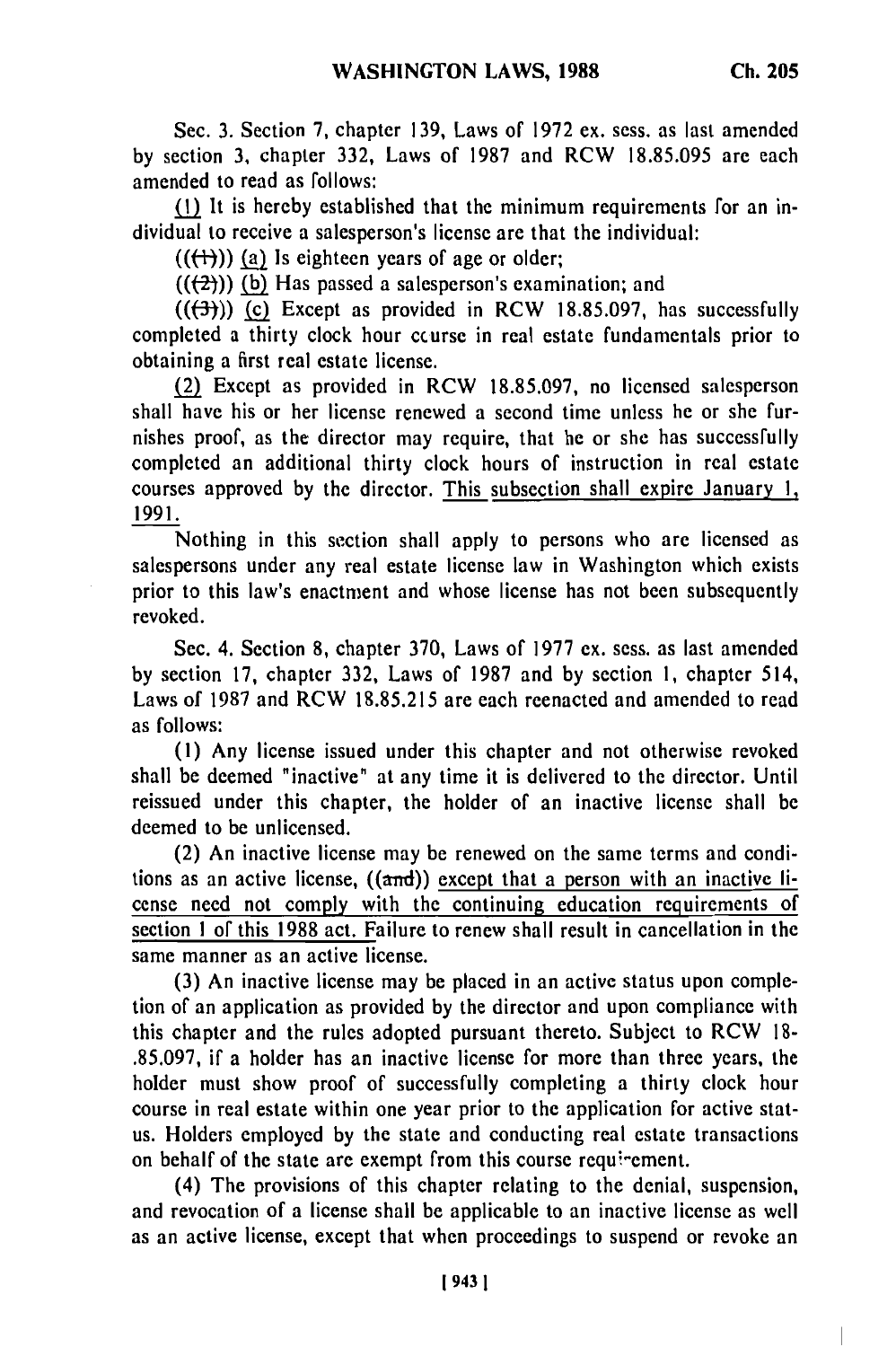**Ch. 205**

inactive license have been initiated, the license shall remain inactive until the proceedings have been completed.

Sec. 5. Section 4, chapter 25, Laws of 1979 as amended by section 9, chapter 332, Laws of 1987 and by section 15, chapter 370, Laws of 1987 and RCW 18.85.230 are each reenacted and amended to read as follows:

The director may, upon his or her own motion, and shall upon verified complaint in writing by any person, investigate the actions of any person engaged in the business or acting in the capacity of a real estate broker, associate real estate broker, or real estate salesperson, regardless of whether the transaction was for his or her own account or in his or her capacity as broker, associate real estate broker, or real estate salesperson, and may impose any one or more of the following sanctions: Suspend or revoke,  $((\sigma r))$ levy a fine not to exceed one thousand dollars for each offense, require the completion of a course in a selected area of real estate practice relevant to the section of this chapter or rule violated, or deny the license of any holder or applicant who is guilty of:

(I) Obtaining a license by means of fraud, misrepresentation, concealment, or through the mistake or inadvertence of the director;

(2) Violating any of the provisions of this chapter or any lawful rules or regulations made by the director pursuant thereto or violating a provision of chapter 64.36, 19.105, or 58.19 RCW or the rules adopted under those chapters;

(3) Being convicted in a court of competent jurisdiction of this or any other state, or federal court, of forgery, embezzlement, obtaining money under false pretenses, bribery, larceny, extortion, conspiracy to defraud, or any similar offense or offenses: PROVIDED, That for the purposes of this section being convicted shall include all instances in which a plea of guilty or nolo contendere is the basis for the conviction, and all proceedings in which the sentence has been deferred or suspended;

(4) Making, printing, publishing, distributing, or causing, authorizing, or knowingly permitting the making, printing, publication or distribution of false statements, descriptions or promises of such character as to reasonably induce any person to act thereon, if the statements, descriptions or promises purport to be made or to be performed by either the licensee or his or her principal and the licensee then knew or, by the exercise of reasonable care and inquiry, could have known, of the falsity of the statements, descriptions or promises;

(5) Knowingly committing, or being a party to, any material fraud, misrepresentation, concealment, conspiracy, collusion, trick, scheme or device whereby any other person lawfully relies upon the word, representation or conduct of the licensee;

(6) Accepting the services of, or continuing in a representative capacity, any associate broker or salesperson who has not been granted a license, or after his or her license has been revoked or during a suspension thereof;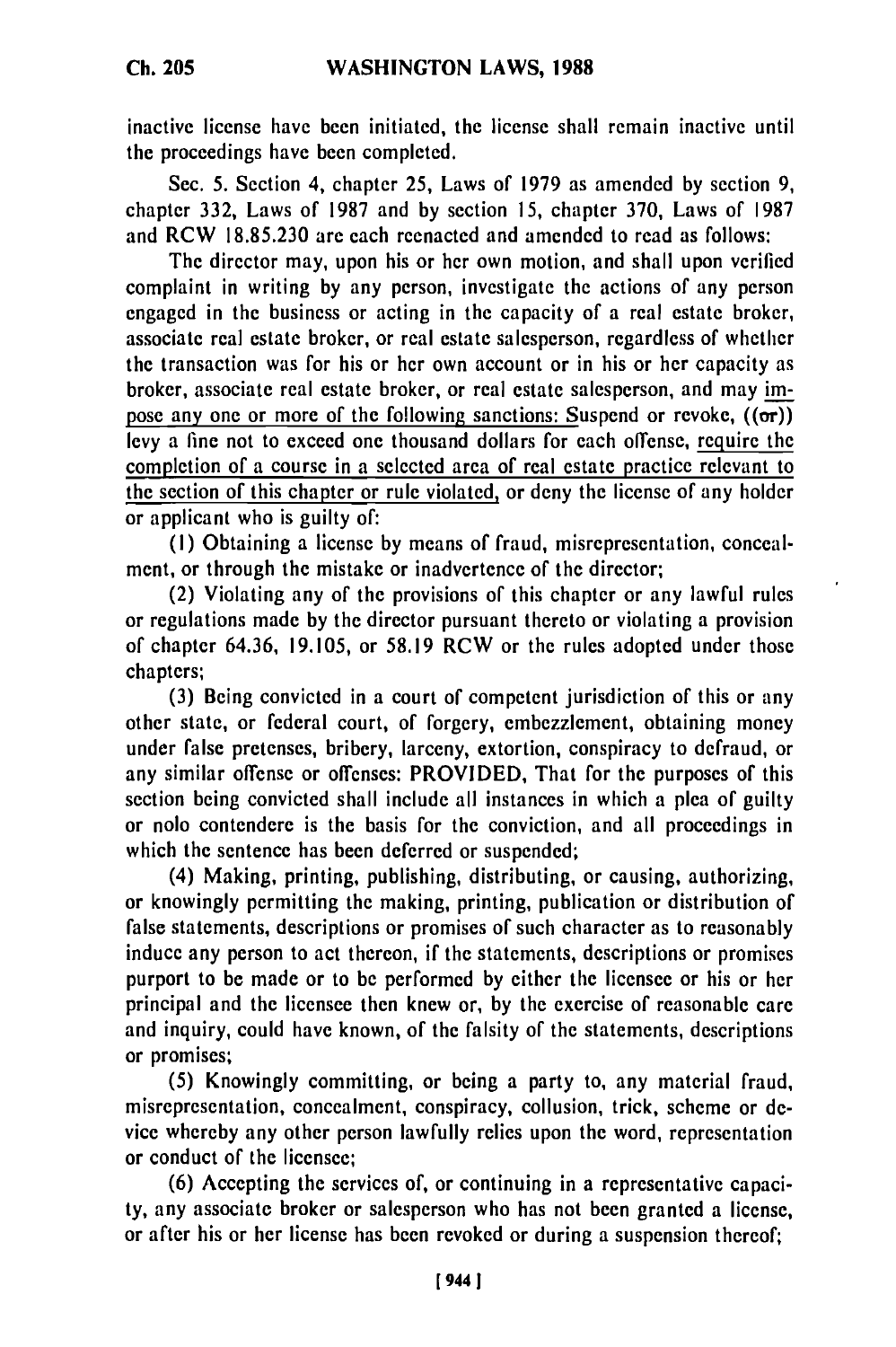**(7)** Conversion of any money, contract, deed, note, mortgage, or abstract or other evidence of title, to his or her own use or to the use of his or her principal or of any other person, when delivered to him or her in 'rust or on condition, in violation of the trust or before the happening of ti.. condition; and failure to return any money or contract, deed, note, mortgage, abstract or other evidence of title within thirty days after the owner thereof is entitled thereto, and makes demand therefor, shall be prima facie evidence of such conversion;

**(8)** Failing, upon demand, to disclose any information within his or her knowledge to, or to produce any document, book or record in his or her possession for inspection of the director or his or her authorized representatives acting **by** authority of law;

(9) Continuing to sell any real estate, or operating according to a plan of selling, whereby the interests of the public are endangered, after the director has, **by** order in writing, stated objections thereto;

**(10)** Committing any act of fraudulent or dishonest dealing or a crime involving moral turpitude, and a certified copy of the final holding of any court of competent jurisdiction in such matter shall **be** conclusive evidence in any hearing under this chapter;

**(11)** Advertising in any manner without affixing the broker's name as licensed, and in the case of a salesperson or associate broker, without affixing the name of the broker as licensed for whom or under whom the salesperson or associate broker operates, to the advertisement;

(12) Accepting other than cash or its equivalent as earnest money unless that fact is communicated to the owner prior to his or her acceptance of the offer to purchase, and such fact is shown in the earnest money receipt;

(13) Charging or accepting compensation from more than one party in any one transaction without first making full disclosure ol all the facts to all the parties interested in the transaction;

(14) Accepting, taking or charging any undisclosed commission, rebate or direct profit on expenditures made for the principal;

(15) Accepting employment or compensation for appraisal of real property contingent upon reporting a predetermined value;

(16) Issuing an appraisal report on any real property in which the broker, associate broker, or salesperson has an interest unless his or her interest is clearly stated in the appraisal report;

(17) Misrepresentation of his or her membership in any state or national real estate association;

(18) Discrimination against any person in hiring or in sales activity, on the basis of race, color, creed or national origin, or violating any of the provisions of any state or federal antidiscrimination law;

(19) Failing to keep an escrow or trustee account of funds deposited with him or her relating to a real estate transaction, for a period of three years, showing to whom paid, and such other pertinent information as the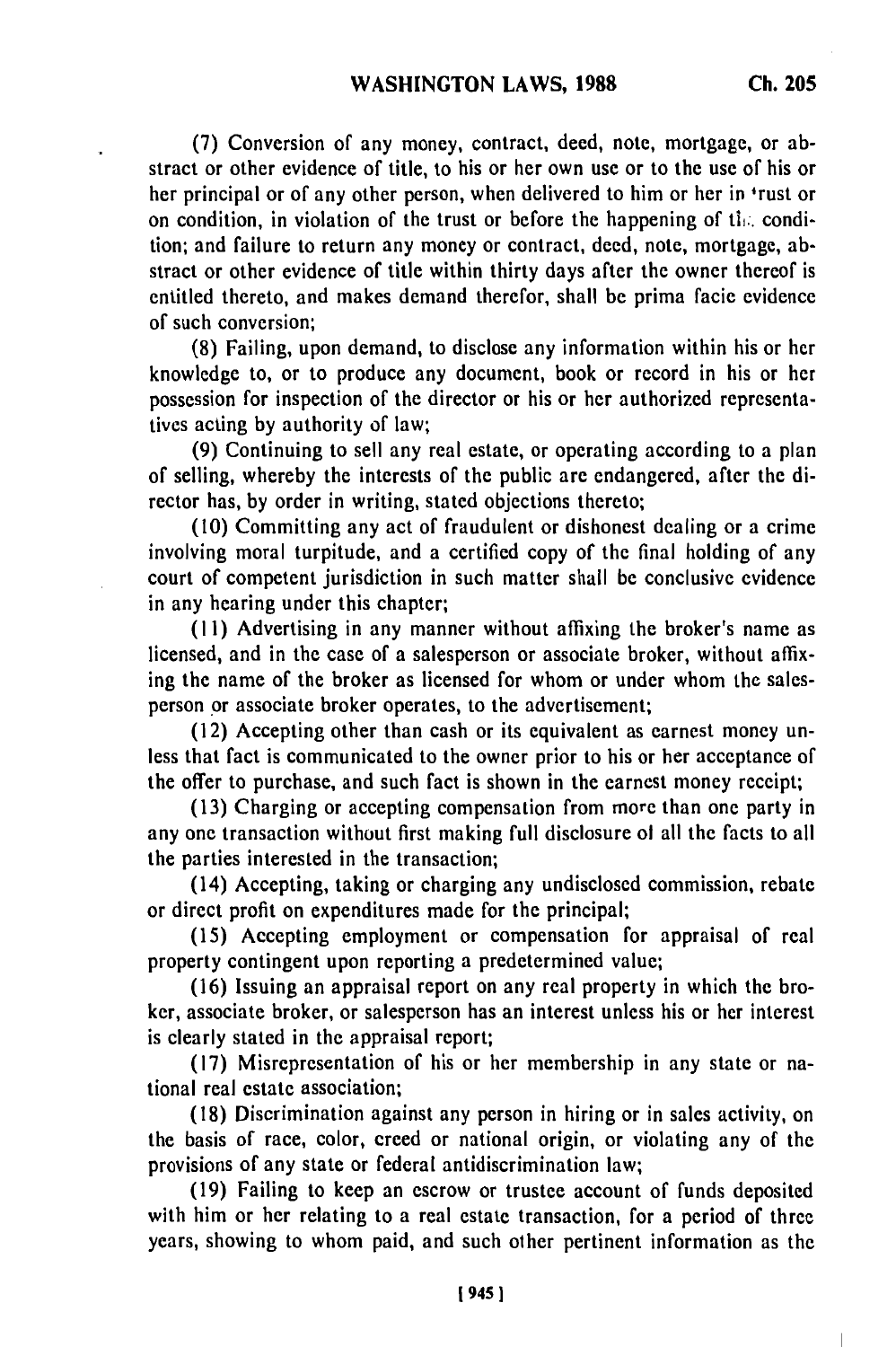**Ch. 205**

director may require, such records to be available to the director, or his or her representatives, on demand, or upon written notice given to the bank;

(20) Failing to preserve for three years following its consummation records relating to any real estate transaction;

(21) Failing to furnish a copy of any listing, sale, lease or other contract relevant to a real estate transaction to all signatories thereof at the time of execution;

(22) Acceptance **by** a branch manager, associate broker, or salesperson of a commission or any valuable consideration for the performance of any acts specified in this chapter, from any person, except the licensed real estate broker with whom he or she is licensed;

(23) To direct any transaction involving his or her principal, to any lending institution for financing or to any escrow company, in expectation of receiving n kickback or rebate therefrom, without first disclosing such expectation **to** his or her principal;

(24) Failing to disclose to an owner his or her intention or true position if he or she directly or indirectly through third party, purchases for himself or herself or acquires or intends to acquire any interest in, or any option to purchase, property;

**(25)** In the case of a broker licensee, failing to exercise adequate supervision over the activities of his or her licensed associate brokers and salespersons within the scope of this chapter;

(26) Any conduct in a real estate transaction which demonstrates bad faith, dishonesty, untrustworthiness or incompetency;

**(27)** Acting as a mobile home and travel trailer dealer or salesperson, as defined in RCW 46.70.011 as now or hereafter amended, without having a license to do so;

**(28)** Failing to assure that the title is transferred under chapter 46.12 RCW when engaging in a transaction involving a mobile home as a broker, associate broker, or salesperson; or

**(29)** Violation of an order to cease and desist which is issued **by** the director under this chapter.

Sec. 6. Section 45, chapter 52, Laws of 1957 as amended **by** section **10,** chapter 332, Laws of **1987** and RCW 18.85.240 are each amended to read as follows:

The director may deputize one or more assistants to perform his or her duties with reference to ((refusal, revocation, or suspension of licenses and imposition of fines)) disciplinary action.

Sec. **7.** Section **23,** chapter 222, Laws of **1951** as last amended **by sec**tion **11,** chapter **332,** Laws of **1987** and RCW **18.85.251** are each amended to read as follows:

The disciplinary proceedings ((for revocation or suspension of a license or imposition of a fine or refusal to renew a license or accept an application